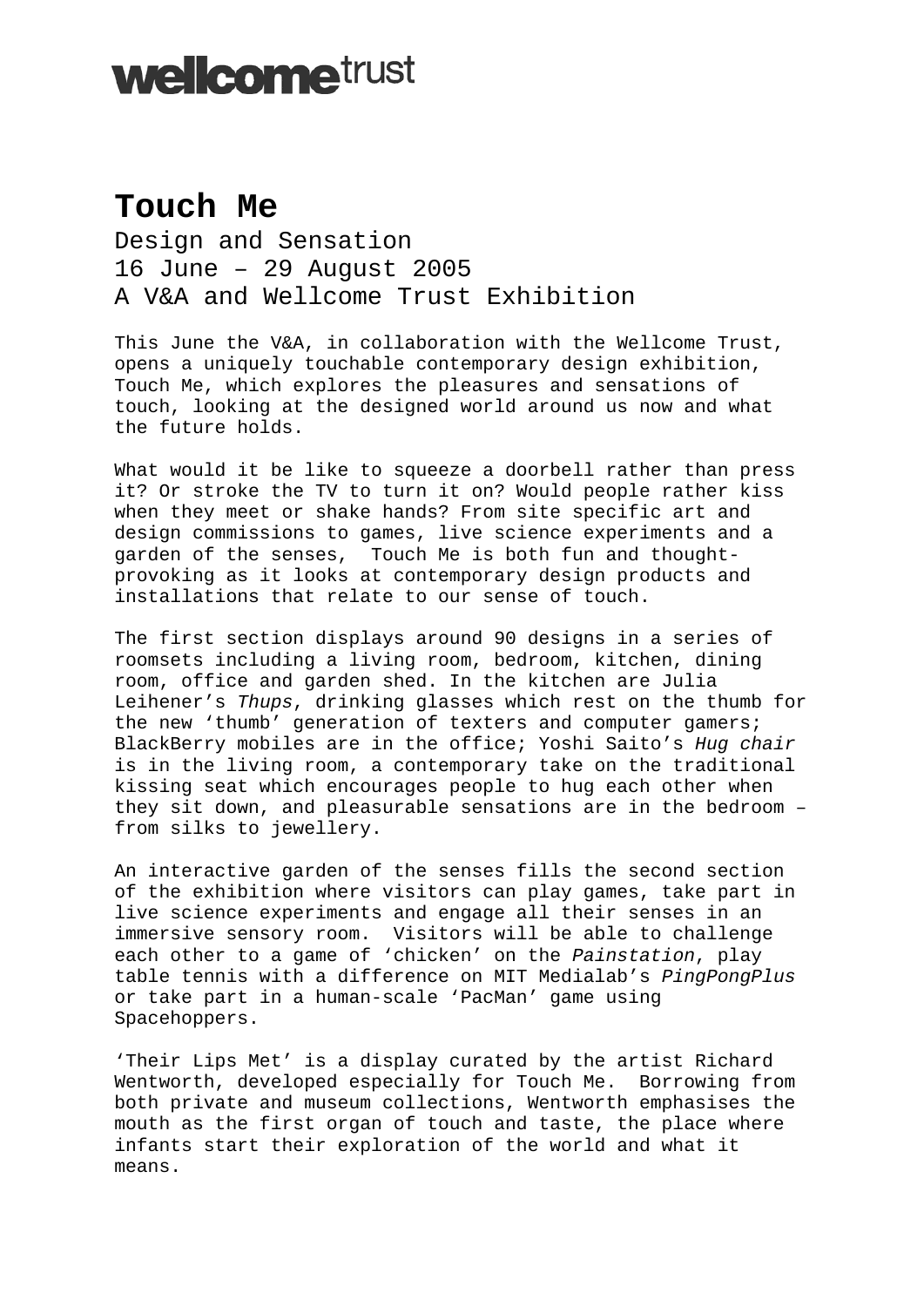Touch Me features work by a diverse range of international furniture, product, fashion and interaction designers including Hella Jongerius, IDEO, Karim Rashid, Marcel Wanders, Matali Crasset, Paul Cocksedge, Gitta Gschwendtner, Tokujin Yoshioka, Naomi Filmer and Shelley Fox. The exhibition also showcases a range of innovative designs for the future from the Royal College of Art, Central Saints Martins, the Interaction Design Institute Ivrea and MIT Medialab.

 Touch Me explores the social, scientific, emotional and personal aspects of how we relate through touch and raises a series of questions about the future. Do we live in a touchstarved society? Can 'virtual' touch interaction ever be a substitute for real touch? What are designers doing to improve the quality of how we touch and use products of all kinds? Can our sense of touch help us develop stronger emotional and social relationships with each other?

## Curators of Touch Me

Touch Me is curated by Hugh Aldersey-Williams and Lauren Parker.

Lauren Parker is a Curator of Contemporary Programmes at the V&A, specialising in new media and audio. She has curated several exhibitions and events programmes including the V&A's first ever audio exhibition, *Shhh…* (V&A, 2004). She is the author of *Interplay: Interactive Design* (V&A Publication, 2004).

Hugh Aldersey-Williams is a freelance writer and curator with interests in science, design and architecture. He curated *Zoomorphic: New Animal Architecture* at the V&A in 2003. His most recent book is *Findings: Hidden Stories in First-hand Accounts of Scientific Discovery*.

## Notes to editor

- Touch Me runs from 16 June 29 August 2005.
- Tickets: Full £5, Senior Citizens, full time students and 12-17 year olds £4.
- Touch Me has been designed by V&A designer Line Lund with graphics by Graphic Thought Facility.
- Selected items in the exhibition will not be touchable.
- Entry to the V&A is FREE.
- The Wellcome Trust is an independent, research-funding charity, established under the will of Sir Henry Wellcome in 1936. The Trust's mission is to foster and promote research with the aim of improving human and animal health. The Trust also runs an exhibition programme that invests in art that has public and scientific impact.
- An extensive series of events to coincide with the exhibition are listed on the web site: www.vam.ac.uk.